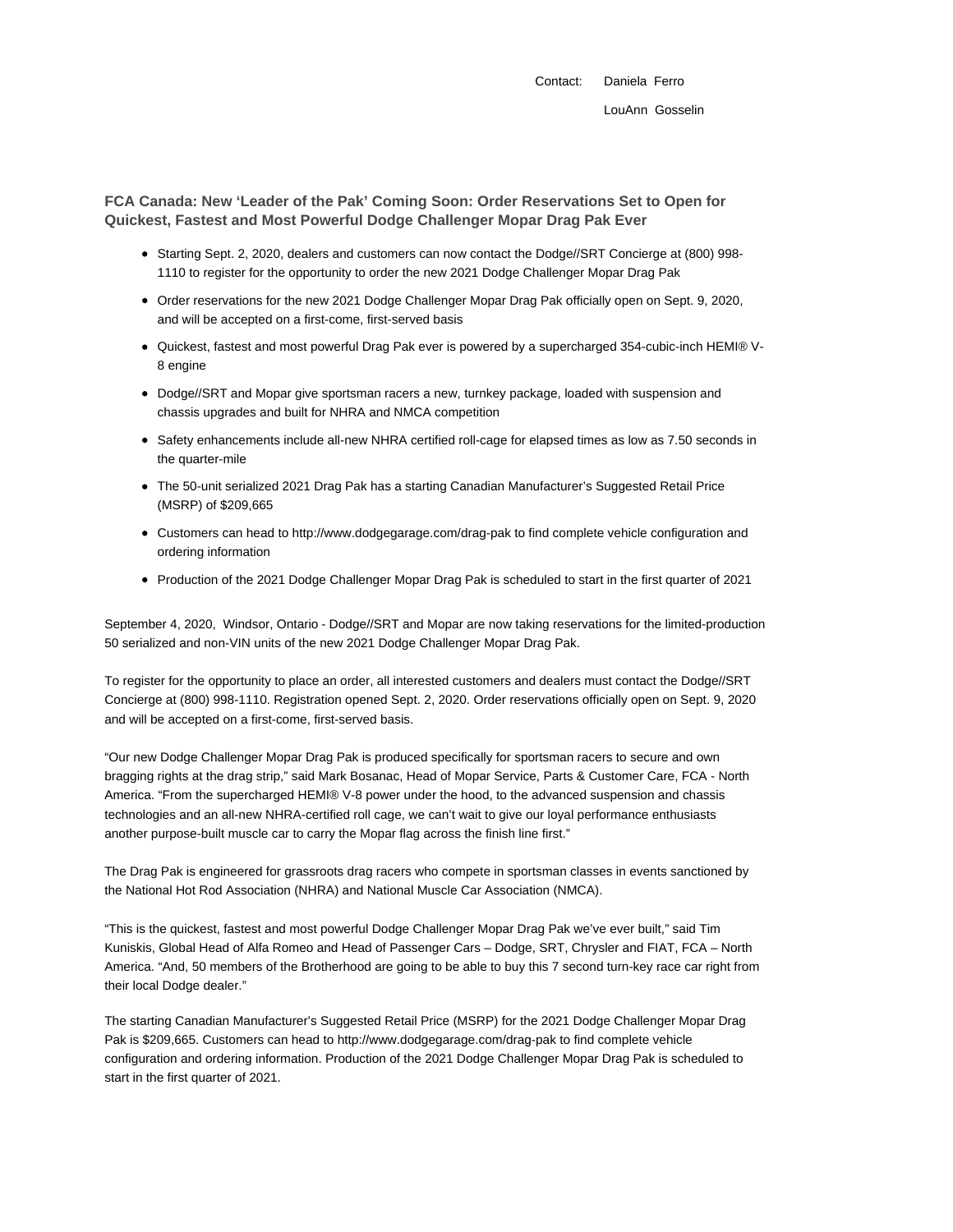## **Improved Performance From Upgraded Supercharged HEMI® V-8**

At the heart of the new Drag Pak is the latest evolution of the supercharged 354-cubic-inch Gen-III HEMI® V-8 engine, based on the same powerplant that won the 2018 National Hot Rod Association (NHRA) Factory Stock Showdown (FSS) and National Muscle Car Association (NMCA) Factory Supercar championships.

Numerous enhancements include an all-new 3.0-litre Whipple twin-screw supercharger, upgraded forged internals, new front accessory drive and a new fabricated aluminum ice tank with a clear lid that cools the supercharger intercooler. This engine combination has been fully validated by Mopar engineers on the dyno, as well as the drag strip, and is approved for the NHRA FSS and NMCA classes.

A unique serialized red and chrome Drag Pak badge sits atop the machined aluminum supercharger cover. Also under the aluminum hood, enthusiasts will see a nod to past 1970-1974 'Cuda and Challenger heritage models, with a special red and chrome radiator support "Fender Tag" adorned with the silhouette of the Challenger, stating the series number, the vehicle code, axle ratio and engine designation - all unique to the Drag Pak.

# **Newly Designed Suspension Provides A Leg Up On The Competition**

The all-new, four-link rear suspension is engineered to launch hard, quickly decimate the 60-foot elapsed times and stay planted all the way down the quarter-mile. A new geometry setup with longer control arms increases the length of the rear swing arm, allowing better anti-squat control and increasing stability. It also incorporates a wishbone link for lateral control (replacing a Panhard Bar in prior models) and a larger-diameter anti-roll bar (250 per cent stiffer than prior models).

Up front, a unique Mopar K-member underpins the front suspension, featuring integrated solid engine mounts and a cut-out for easy oil pan removal. New for 2021 are exclusive double-adjustable Drag Pak-specific tuned Bilstein coilover shock absorbers supporting all four corners of the car. The new shocks improve weight transfer and body attitude for hard launches, as well as soak up track bumps and undulations at high speeds down the track. The shocks feature 10 settings (front and rear) for easy tuning of compression and rebound damping, allowing racers to adjust for diverse track conditions by simply turning the colour-coded knobs.

Strange Engineering Pro Series II racing brakes on the front and rear provide ample stopping power after the finish line, with minimal losses due to brake drag on the way there.

Two wheel and tire combinations are available for the Drag Pak:

- Bogart wheels with Mickey Thompson tires:
	- Rear: Bogart D-10 15-inch x 10-inch (non-beadlock) wheels riding on Mickey Thompson ET Drag® Pro Drag Radial 30.0 x 9.0 R15 tires
	- Front: Bogart D-10 17-inch x 4.5-inch wheels riding on Mickey Thompson 27.5 x 4.0-17 ET Front™ tires
- Weld Racing wheels with Mickey Thompson tires:
	- Rear: Weld Racing Alpha-1 15-inch x 10-inch (double beadlock with Drag Pak engraved lock rings) wheels riding on Mickey Thompson ET Drag® Pro Drag Radial 30.0 x 9.0 R15 tires
	- Front: Weld Racing V-Series 17-inch x 4.5-inch (with Drag Pak engraving) wheels riding on Mickey Thompson 27.5 x 4.0-17 ET Front™ tires

# **Improved Performance and Safety With Certified Roll Cage**

The new Drag Pak features an all-new roll cage fabricated to SFI Specification 25.5C (7.50 seconds ET NHRA certified) to not only handle the rigorous safety requirements of factory stock racing but also improve performance.

The NHRA-certified roll cage is constructed from 4130 chromoly tubing and is fully TIG-welded ensuring greater safety and integrity. The cage is fully integrated with the factory unibody through attachment points at the front and rear shock towers, B-pillars, vehicle floor and rocker panels. This integrated chassis approach is a result of Mopar's involvement in different classes of drag racing over the years, as well as the stringent approach to safety mandated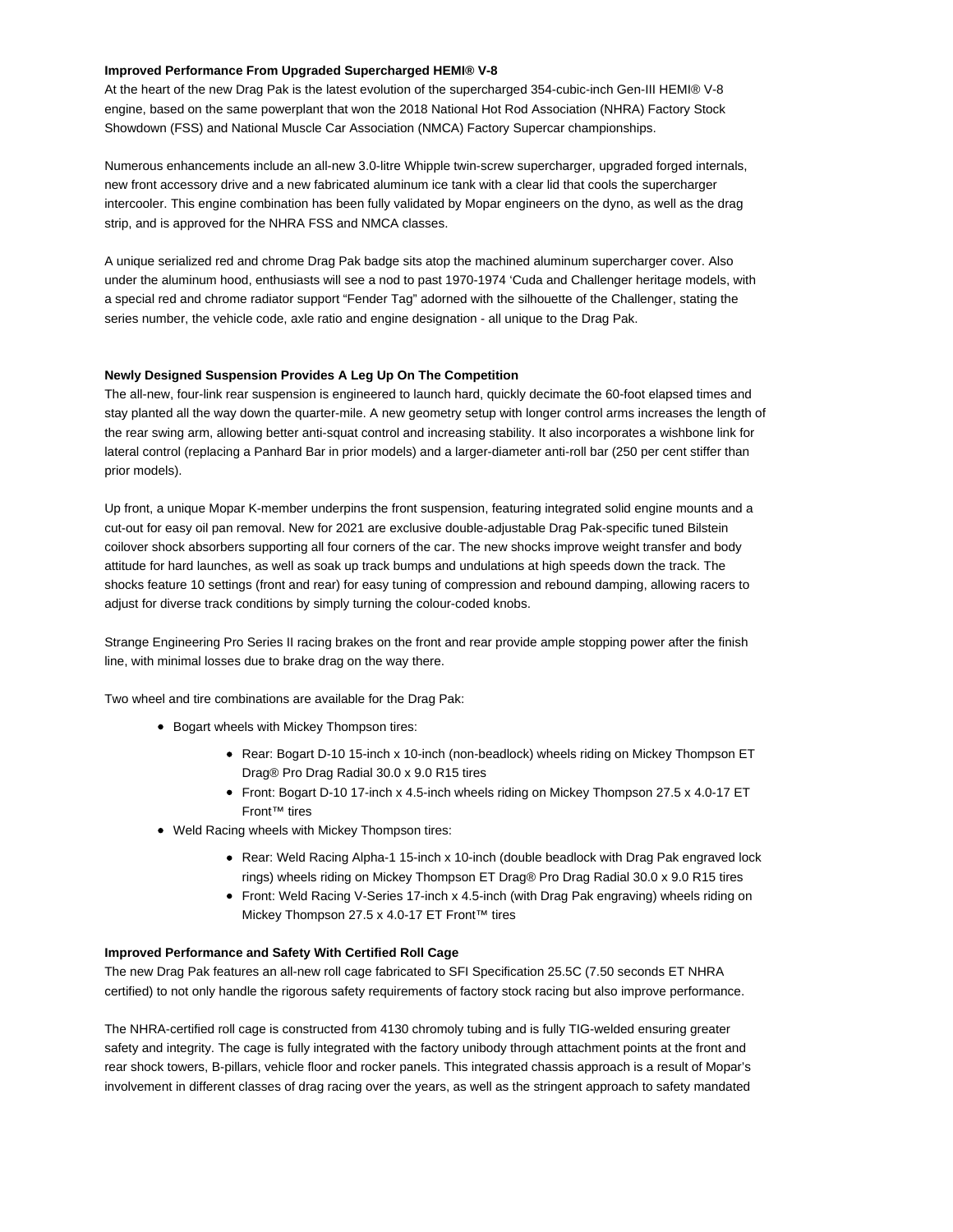by the NHRA. The chassis is designed to work in combination with the rear suspension, channeling the forces from the control arms and coilover shocks directly into the roll cage, versus the body panels. The increased stiffness allows the new Drag Pak to be more responsive to tuning changes, enabling racers to extract more performance in the quarter mile.

Out back, a trunk-mounted, SFI-certified three-gallon drag race fuel cell feeds a brushless racing fuel pump with dual inline filters. Axle-mounted wheelie bars are standard, as is a 10-foot parachute mounted rigidly to the frame rails via a unique tubular mount.

## **Improved Interior Features Advanced, Race-ready Technology**

The interior balances race-car function with factory comfort and technology. The instrument panel features a carbonfibre bezel with three primary gauges – RPM, brake pressure and oil pressure. The driver bezel also features a Holley EFI Digital Dash with a 7-inch, low-glare, full-colour touchscreen display so drivers can tune and manage vehicle performance.

On the passenger side, a custom red and chrome Drag Pak serialized badge signifies the one-of-50 build sequence numbers. Driver comfort is achieved with the adjustable mounts that are included for the seats and racing pedals. Driver control is delivered through a mechanical floor shifter and lightweight steering column with quick-release steering wheel.

An all-new motorsport electrical architecture setup includes the "brains" of the supercharged HEMI powertrain in the programmable Holley Dominator Electronic Fuel Injection (EFI) vehicle-management system. In addition, a programmable Racepak Smartwire Power Distribution Module controls all electrical components using solid-state electronics which eliminates the need for fuses and relays. These electronic modules are conveniently mounted to the body using bespoke mounts that allow for easy service with factory fit-and-finish.

A choice of lightweight Racetech composite seats and Racetech HANS-ready cam-lock harnesses are FIA- and SFIcompliant. Both driver and passenger seats feature the Drag Pak logo embroidered on the seat back; while the optional Head Restraint Seat Package features a winged driver seat.

Rounding out the Factory Stock racing class feel on the interior are custom-cut lightweight carpeting, carbon fibre tube protectors and SFI-compliant roll bar padding.

#### **High-impact Exterior Colours and Heritage-inspired Graphics Choices Signal Performance**

The new Drag Pak comes standard in White Knuckle and is available in five optional High-impact exterior colours: Hellraisin, Pitch Black, Smoke Show, TorRed and Frostbite. Full-colour or monochromatic graphics packages are anchored by the Mopar logo and additional "dragpak" or "direct connection" billboard graphics on the quarter panels above the rear wheels. The graphic band wraps around the rear of the car, visually connecting both sides of the vehicle.

A wide centre stripe, with tracers on each side, runs from the edge of the front fascia, over the roof and through to the rear edge of the decklid. The graphics highlight the width of the Drag Pak and complements the variety of stripe packages Mopar offers for the Dodge Challenger. The graphic band runs along the lower quarter of each side of the Drag Pak, accented by a tracer line.

# **DodgeGarage: Digital Hub for Drag Racing News**

Fans can follow all the NHRA's action this season at DodgeGarage, the one-stop portal for Dodge//SRT and Mopar drag-racing news. The site includes daily updates and access to an online racing HQ, news, events, galleries, available downloads, and merchandise. For more information, visit www.dodgegarage.com.

# **Mopar**

Mopar (a simple contraction of the words MOtor and PARts) is the service, parts and customer-care brand for FCA vehicles around the globe. Born in 1937 as the name of a line of antifreeze products, the Mopar brand has evolved over more than 80 years to represent both complete care and authentic performance for owners and enthusiasts worldwide.